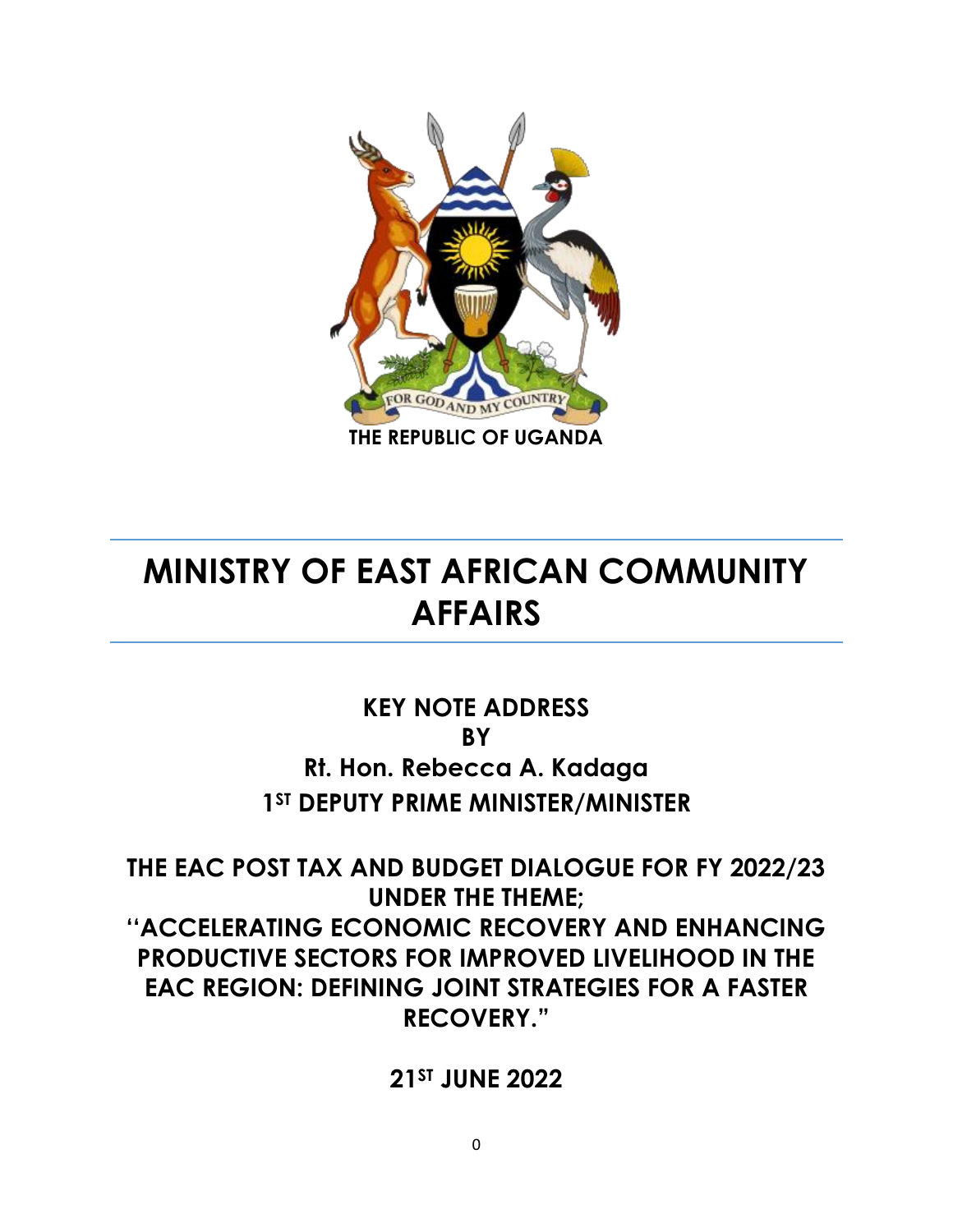- ❖ HONOURABLE MEMBERS OF PARLIAMENT FROM THE EAST AFRICA LEGISLATIVE ASSEMBLY (EALA),
- ❖ HON. MEMBERS OF PARLIAMENT OF UGANDA,
- ❖ OFFICIALS FROM GOVERNMENT MINISTRIES, DEPARTMENTS AND AGENCIES,
- ❖ OFFICIALS FROM KENYA REVENUE AUTHORITY,
- ❖ EAC SECRETARIAT,
- ❖ DEVELOPMENT PARTNERS,
- ❖ NATIONAL BUDGET MONTH PARTNERS
- ❖ MEMBERS OF THE CIVIL SOCIETY FRATERNITY,
- ❖ THE ACADEMIA,
- ❖ MEMBERS OF THE PRESS,
- ❖ DISTINGUISHED GUESTS,
- ❖ LADIES AND GENTLEMEN, AND FELLOW UGANDANS

Good morning. On behalf of Government of Uganda, Ministry of East African Community Affairs (MEACA) and the people of the Republic of Uganda and on my own behalf, I am delighted to congratulate National Budget Month Partners including Ministry of Finance, Planning and Economic Development, Uganda Revenue Authority, SEATINI Uganda, among other Partners upon organizing this Hybrid (Virtual and Physical) EAC Post Tax and Budget Dialogue for FY 2022/23 under the theme; *"Accelerating Economic Recovery and Enhancing Productive Sectors for Improved Livelihood in the EAC Region: Defining Joint Strategies for a Faster Recovery."* The EAC Post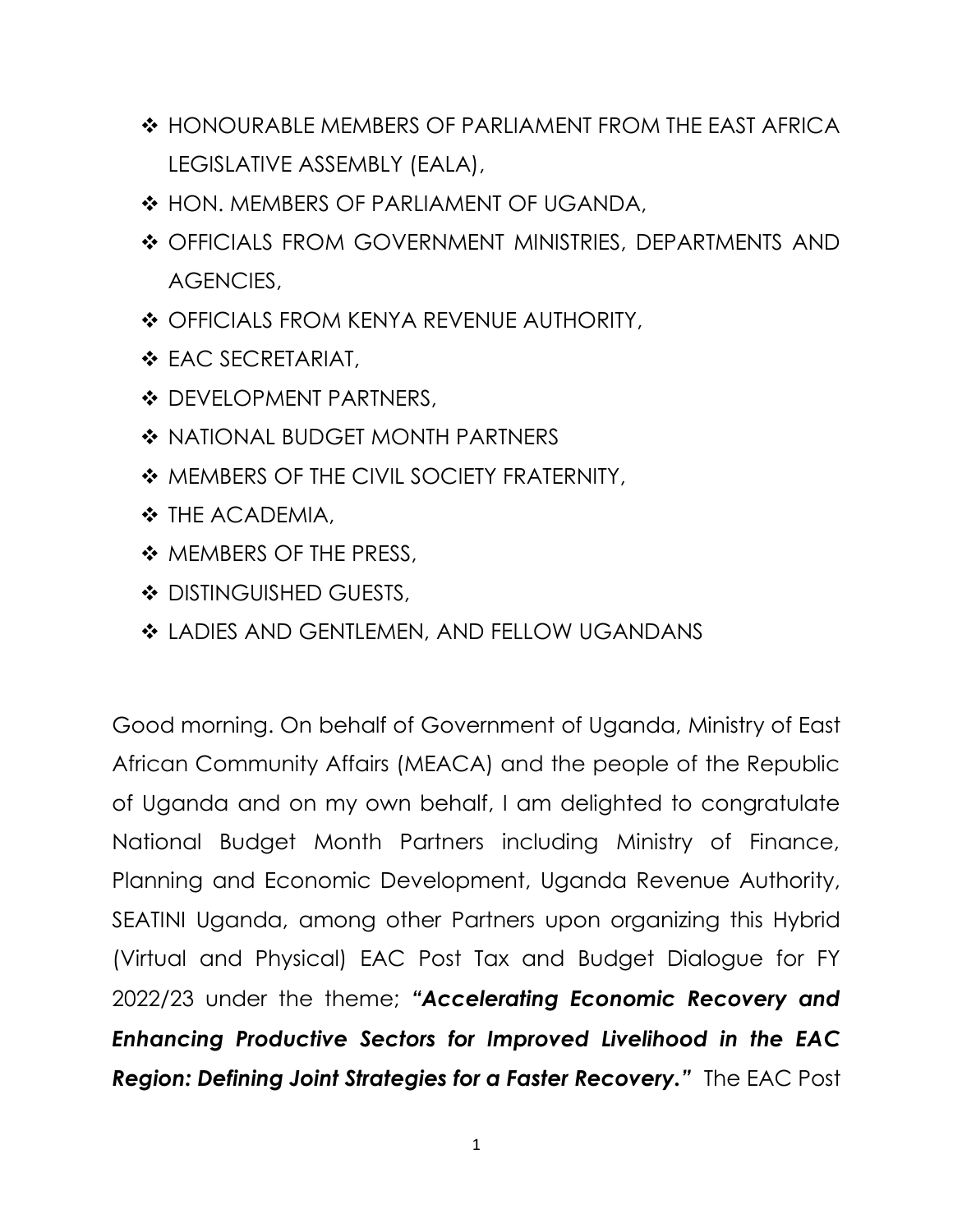Tax and Budget Dialogue for FY 2022/23 is part of a series of coordinated activities that are aimed at creating awareness about Government priorities and strategies for the FY 2022/23 and providing accountability to the citizens.

I would like to specially thank and commend the organizers of this dialogue for particularly choosing a theme that resonates with ongoing efforts across EAC Partner States towards resuscitating and bolstering economies following the advent of the COVID-19 pandemic and attendant negative effects on lives, livelihoods and economies. The COVID-19 pandemic took the entire world aback and Uganda and the EAC region were no exception. However, I would like to categorically state that with the able leadership of the National Resistance Movement and that of the President of Uganda, H.E President Yoweri Kaguta Museveni, Uganda's efforts towards responding to and fighting the deadly COVID-9 pandemic were praiseworthy. The coordinated actions by relevant Government Ministries, Departments and Agencies (MDAs) and the commitment of frontline ''Health Workers'' at all levels got us out the storm and kept us safe.

I take note of the fact that the Russia-Ukraine war is fueling our cost of living, fuel crisis and inflation. The current fuel crisis has had a ripple effect on the cost for transporting food in and to the region. This notwithstanding, Government of Uganda is undertaking several measures towards making the economy work for everyone including the most vulnerable people.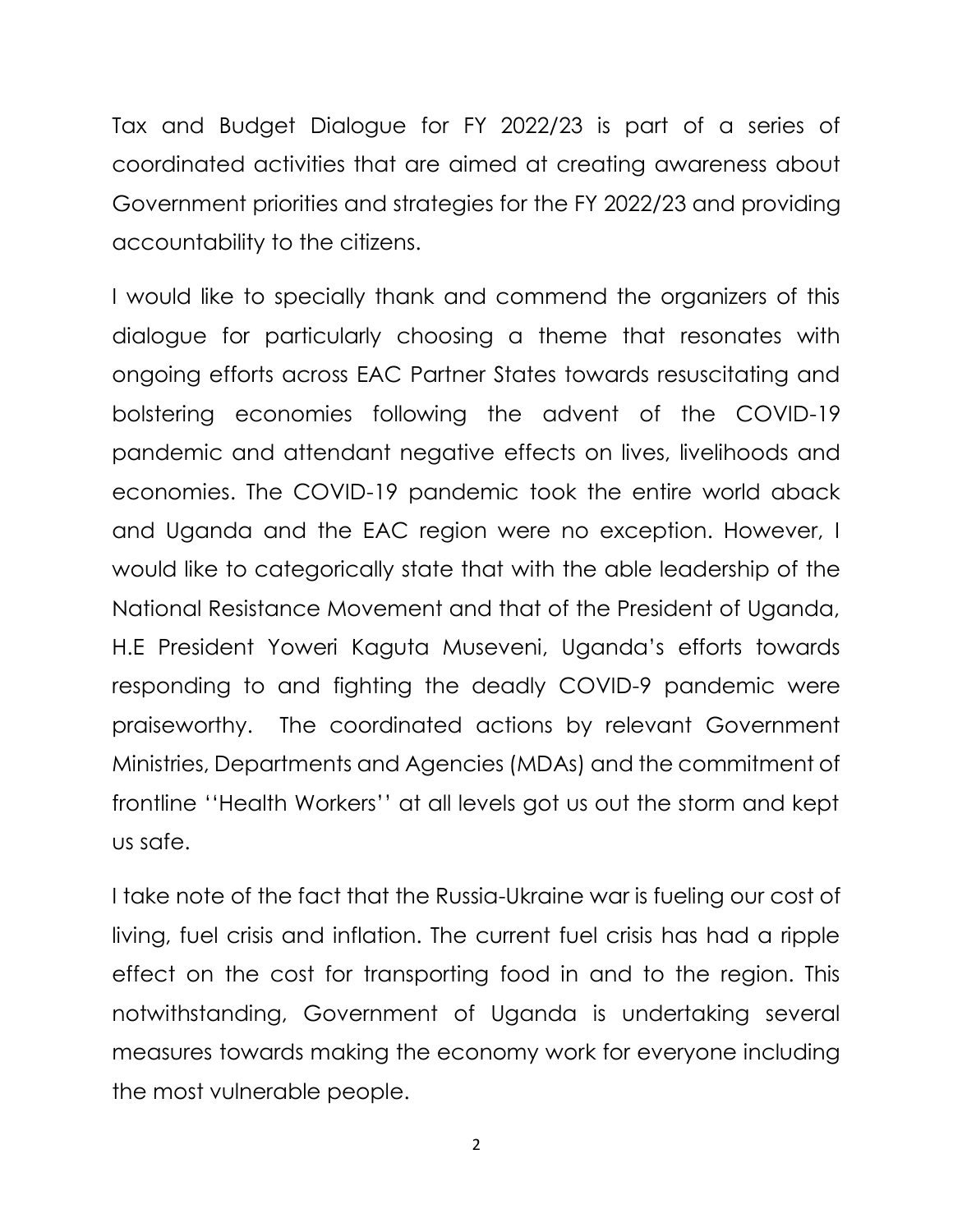I would like to emphasize that the Ministry of East African Community Affairs (MEACA) with support from Government of Uganda and the President of Uganda, H.E President Yoweri Kaguta Museveni is steadfast towards contributing to the mission of the EAC towards widening and deepening economic, political, social and cultural integration in order to improve the quality of life of the people.

2022 shall be remembered as a phenomenal year for the EAC following the admission of the Democratic Republic of Congo into the EAC bloc in April. EAC now has seven-member states including Uganda, Tanzania, Kenya, Rwanda, Burundi, South Sudan and DR Congo.

I would like to reiterate that the Budget is an important tool because through the Budget, Uganda and the rest of the EAC governments can influence income distribution, provide services to its citizens, and transform the country through strategic investments.

It is also worth noting that the East African Community (EAC) member states agreed in 2007 to harmonize their budget reading as part of efforts towards harmonizing their taxation regimes. This is particularly important because when the budgets are read on the same day, it reduces the risk of policy leaks and unfair business practices.

Yet again, EAC member states (except Kenya) read their respective national budgets for FY 2022/23 on June 14. For FY 2022/23 Budget, EAC Partner States also agreed on a common theme; *"Accelerating*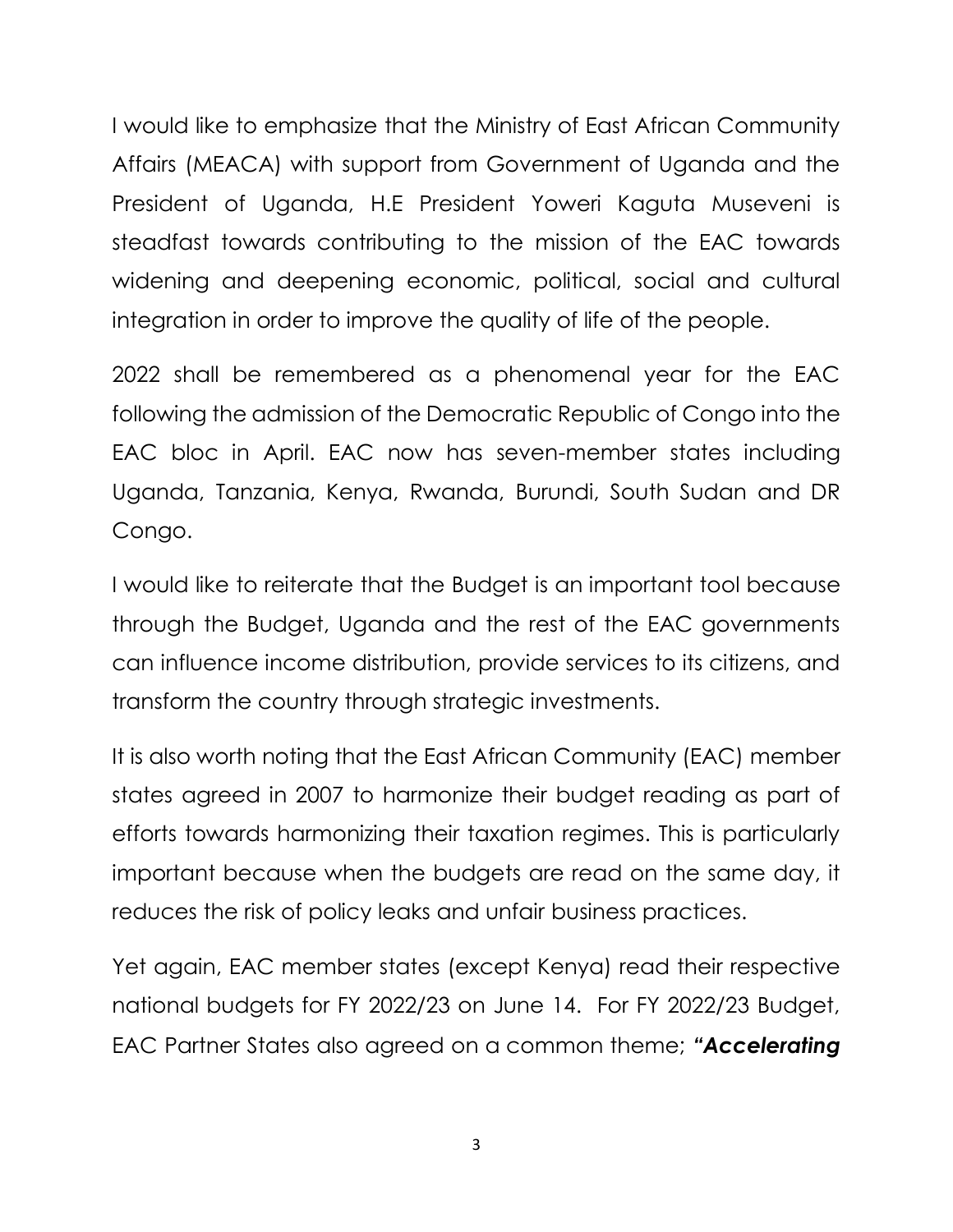## *economic recovery and enhancing productive sectors for improved livelihood".*

Throughout the FY 2022/23, the EAC member states will continue with the implementation of the economic policies and practices for the realization of inclusive and equitable post COVID-19 economic recovery and EAC regional integration that works for everyone.

In the same vein, consensus was reached by EAC member states to verify key statistics on debt, fiscal deficit, and inflation, among others of each Partner State. Additionally, Partner States are yet to implement the several agreed upon customs and tariffs starting in July 2022 to enhance the business environment in the region, support recovery and facilitate industrialization and structural change.

Noteworthy, on 6th May 2022, the EAC Ministers / Cabinet Secretary in charge of Trade and Finance adopted 35 percent as the 4th Band of the EAC Common External Tariff (CET). The Common External Tariff (CET) of the East African Community (EAC) Customs Union has long been considered the cornerstone of the most successful example of regional integration in Sub-Saharan Africa. CET is one of the key instruments under the Customs Union pillar which justifies regional integration through uniform treatment of goods imported from third parties. The implementation of the reviewed EAC CET shall commence on 1st July, 2022. Additionally, the reviewed CET will address the requests for stays of application, which distort the EAC CET.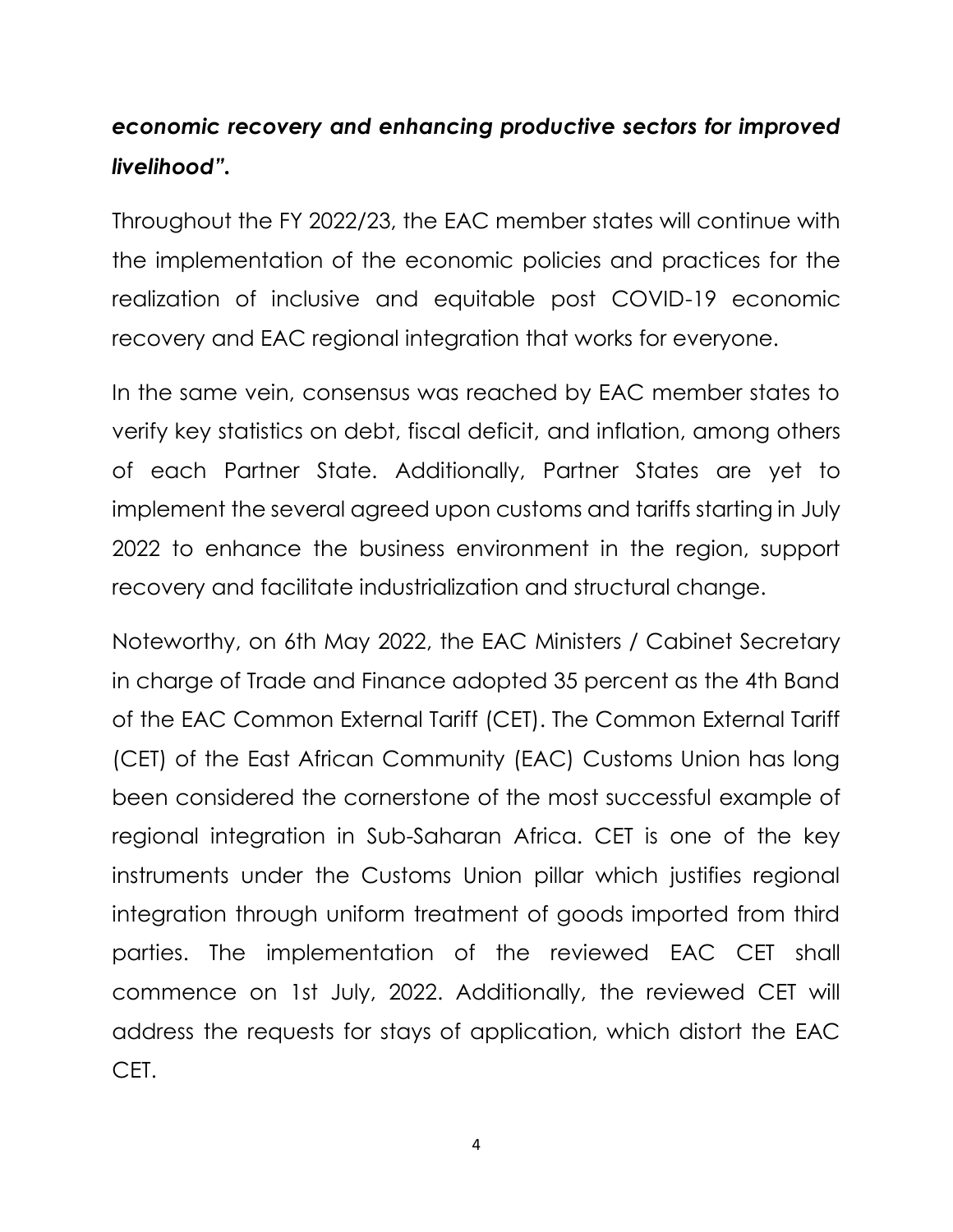As a positive step towards the promotion of industrial sectors and realization of the benefits of the African Continental Free Trade Area (AfCFTA), this move will also spur intra-regional trade by encouraging local manufacturing, value addition and industrialization. Regional Economic Communities (RECs) such as the EAC are building blocs for the AfCFTA. Currently, there is a EAC Regional Strategy on the implementation of the AfCFTA, and AfCFTA phase 2 Negotiations (Investment Protocol; Competition; Intellectual property & E-Commerce; Women & Youth in Trade protocols)

As a Community, we have come from far in relation to making the EAC regional integration fully operational. I would like to express my optimism that if all required and planned efforts are implemented, the East African Monetary Union (EAMU) will be realized and the EAC will attain a single currency by 2024. Currently, Partner States are in the final stages of selecting a country to host the East African Monetary Institute that will later become the East Africa Central Bank The East African Monetary Union (EAMU) is an important stage in the process of East African Community (EAC) Regional Integration and it is the third step in the EAC regional integration that is expected to be capped by Political Federation.

Despite notable recent progress in terms of strengthening the mobilization and effective use of domestic resources, there remain loopholes that continue to limit revenue generation outcomes. Many States in Saharan Africa are still struggling to collect sufficient revenues as well within the EAC region– often failing to reach at least 15% of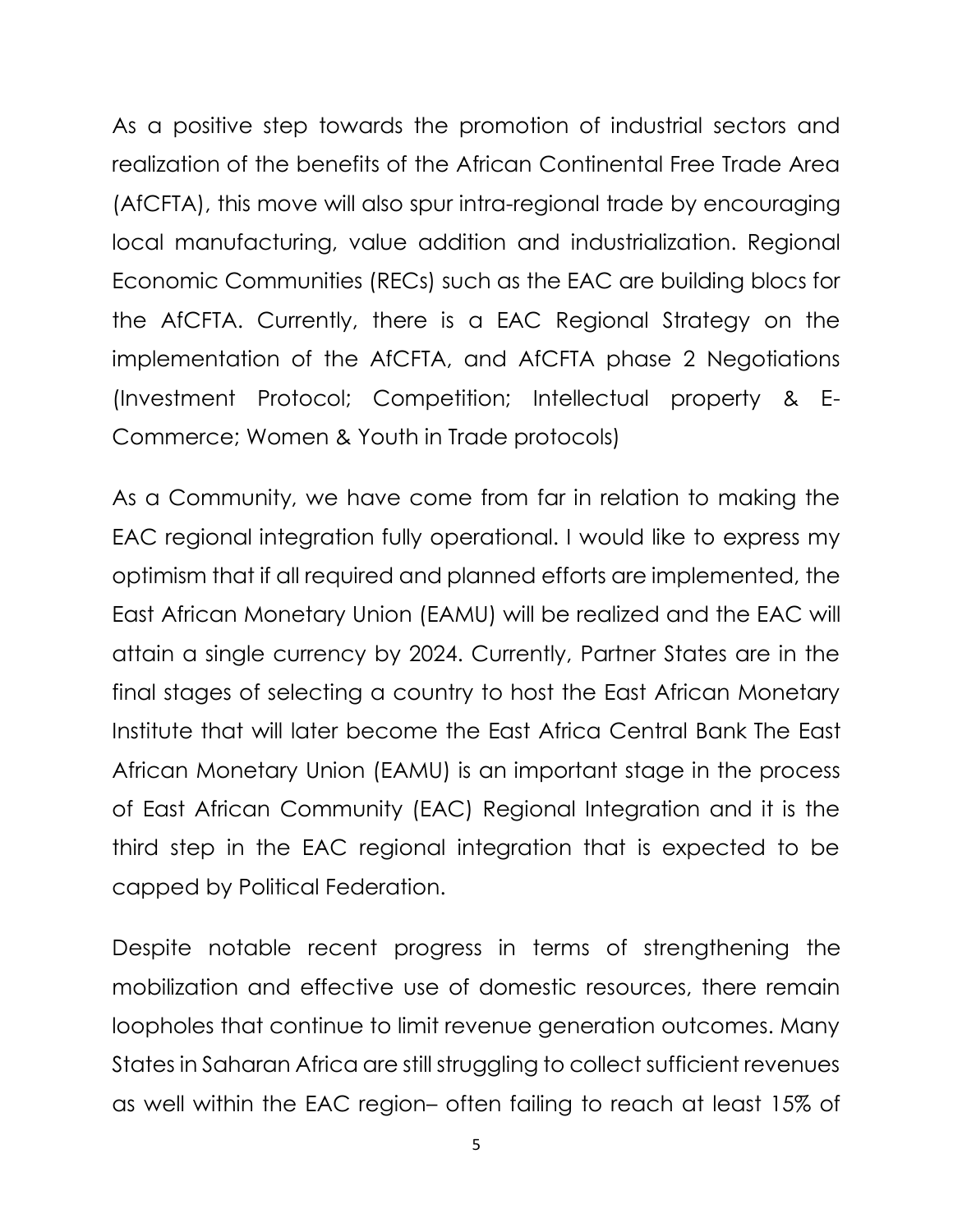GDP in taxes, Debt to GDP ratios are increasing, surpassing the thresholds under the EAMU convergence criteria.

In respect to Debt, there are concerns of rising debt levels, cost of debt servicing not only for Uganda or the EAC countries represented here but also Africa in general. The increasing debt levels have affected Governments ability to stimulate economic growth including exports imposing pressure on foreign reserves and budget resources that leads to a deterioration and the inability to deliver critical services, which is likely that the trend could lead countries to face significant debt service costs in future. EAC member states have been working on full attainment of a Customs Union and a Common Market, amid a number of challenges which include non-tariff barriers, trade blockades and closure of border points.

Although in May 2022, Uganda and Tanzania agreed to eliminate all Non-Tariff Barriers (NTBs) hindering trade between both countries. Non-Tariff Barriers (NTBs) remain a big challenge for businesses within the EAC. NTBs generally include laws, regulations and administrative and technical requirements (other than tariffs) imposed by a Partner State, whose effect is to impede trade. They are a major concern for the business community in the region as they add to their transaction costs and thus contribute to low intra-regional trade volumes, which is one of the key factors contributing to the decline of intra-EAC trade and investment. Most of the NTBs are undermining the free movement of goods and services as enshrined in the EAC Customs Union and Common Market Protocols.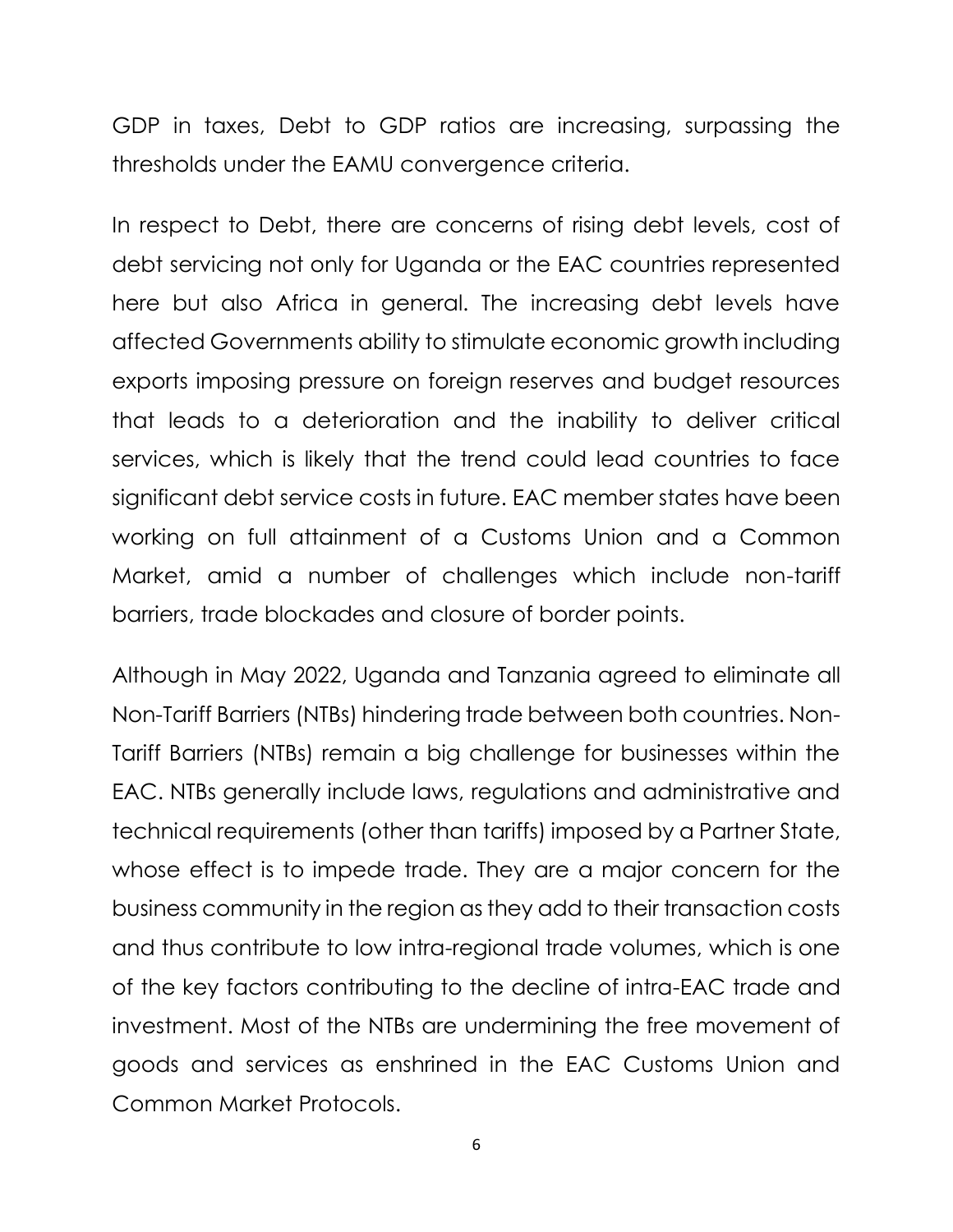Despite the commendable progress towards creating a vibrant, private sector-led and people-centered EAC, there are challenges that still impede the full realization of the aspirations of the EAC. Notably, the recurrent revenue shortfalls almost among all EAC partners and the continued struggle to collect the much- needed revenue resources to finance their budgets curtails realization of development agendas. The EAC partner states are now struggling to deal with new challenges brought forth by the COVID-19 pandemic and the ongoing Ukrainian- Russian crisis which has disrupted the global commodity markets and trade flows to the region.

It is my hope that this very important dialogue will contribute to yielding solutions and proposals towards addressing the current debt crisis, trade-imbalances, turbulent relations among EAC partner States, NTBs among other pressing challenges within the Region.

I thank National Budget Month Partners including Ministry of Finance, Planning and Economic Development, Uganda Revenue Authority, SEATINI Uganda, Ministry of East African Community Affairs, among other Partners for organizing this dialogue which is intended to provide a platform for different stakeholders across the EAC region to discuss revenue mobilization, utilization and accountability policies and practices. I would like to commend Government of Uganda and specifically Ministry of Finance and Uganda Revenue Authority for creating initiatives like the National Budget Month and brining on board Civil Society to engage and participate in various initiatives which are aimed at creating awareness about Government priorities